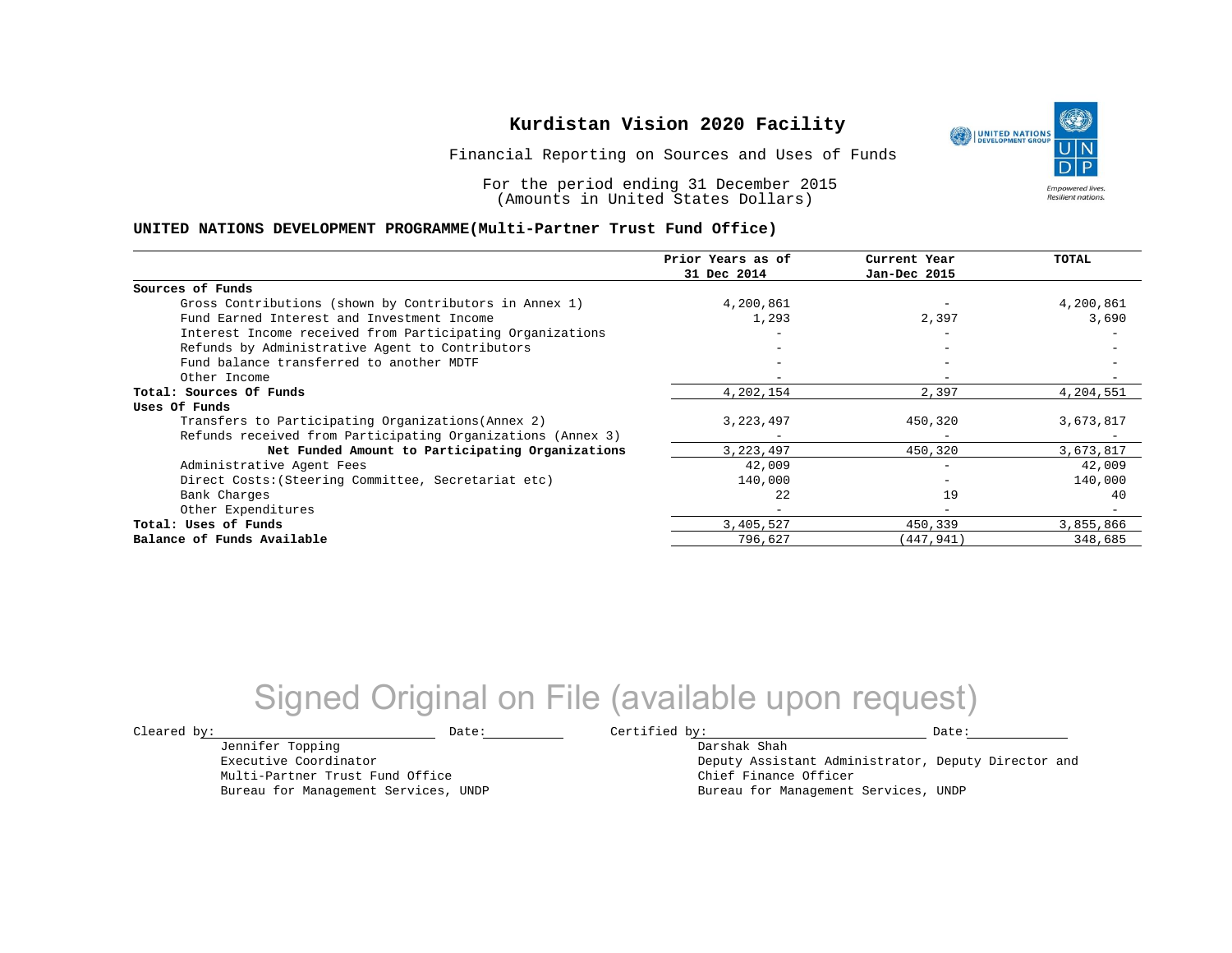

Financial Reporting on Sources and Uses of Funds

For the period ending 31 December 2015 (Amounts in United States Dollars)

#### **UNITED NATIONS DEVELOPMENT PROGRAMME(Multi-Partner Trust Fund Office)**

**Annex - 1: Gross Contributions**

|                              | Prior Years as of | Current Year             | TOTAL     |
|------------------------------|-------------------|--------------------------|-----------|
|                              | 31 Dec 2014       | Jan-Dec 2015             |           |
| Contributors                 |                   |                          |           |
| Kurdistan Regional Govt Iraq | 4,200,861         | $\overline{\phantom{0}}$ | 4,200,861 |
| Total: Contributions         | 4,200,861         | $-$                      | 4,200,861 |

## Signed Original on File (available upon request)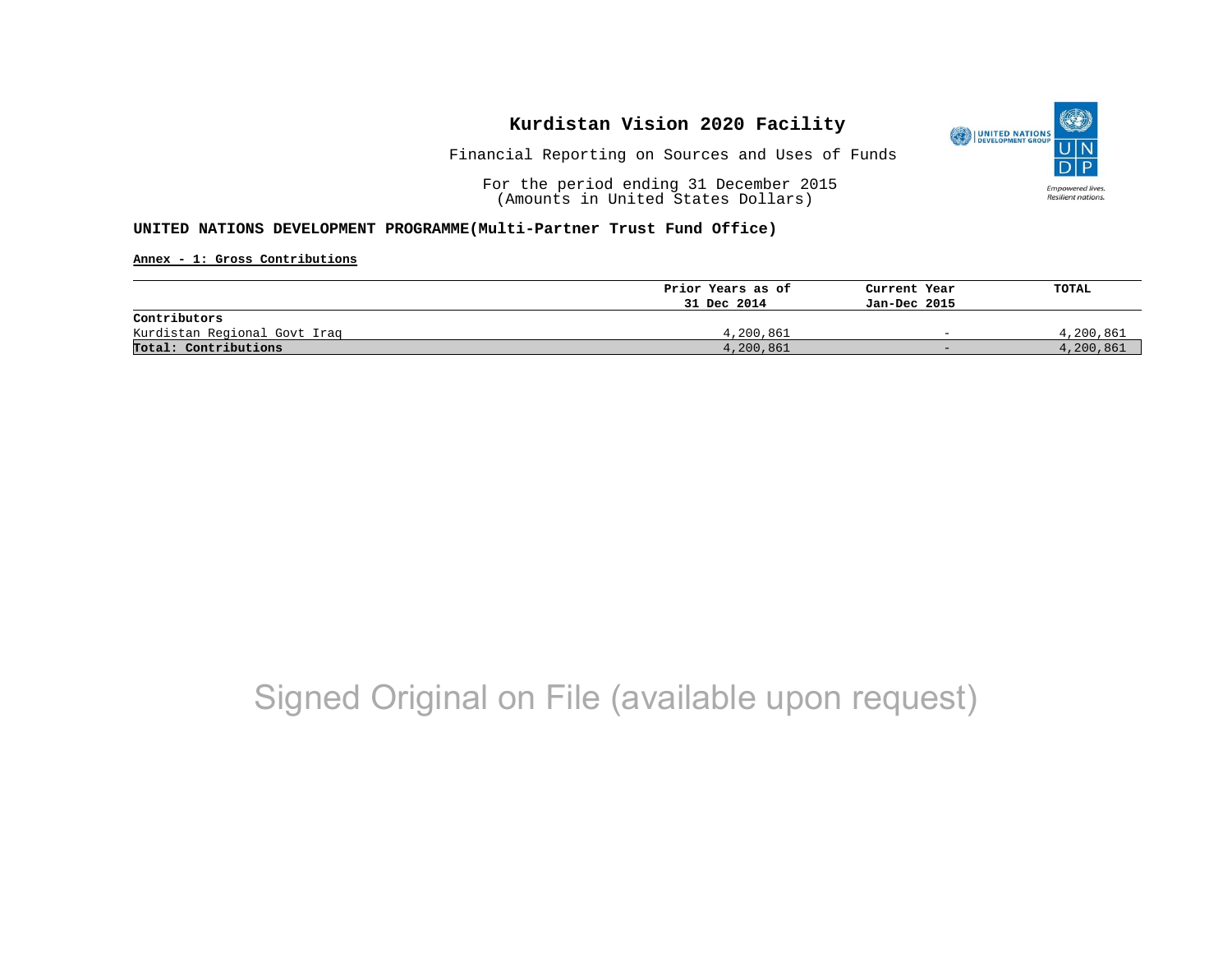Financial Reporting on Sources and Uses of Funds

For the period ending 31 December 2015 (Amounts in United States Dollars)

#### **UNITED NATIONS DEVELOPMENT PROGRAMME(Multi-Partner Trust Fund Office)**

#### **Annex - 2: Transfers to Participating Organizations**

|                                                | Prior Years as of<br>31 Dec 2014 | Current Year             | TOTAL     |
|------------------------------------------------|----------------------------------|--------------------------|-----------|
|                                                |                                  | Jan-Dec 2015             |           |
| FAO                                            | 64,000                           | $\qquad \qquad -$        | 64,000    |
| ILO                                            | 303,520                          | $\qquad \qquad -$        | 303,520   |
| UNDP                                           | 575,735                          | $\overline{\phantom{m}}$ | 575,735   |
| UNESCO                                         | 50,000                           | $\qquad \qquad -$        | 50,000    |
| UNFPA                                          | 604,530                          | $\qquad \qquad -$        | 604,530   |
| UNHABITAT                                      | 358,129                          | 450,320                  | 808,449   |
| UNICEF                                         | 697,268                          | $\overline{\phantom{m}}$ | 697,268   |
| UNWOMEN                                        | 142,513                          | $\overline{\phantom{m}}$ | 142,513   |
| WFP                                            | 87,930                           | $\qquad \qquad -$        | 87,930    |
| WHO                                            | 339,872                          | $\qquad \qquad -$        | 339,872   |
| Total Transfers to Participating Organizations | 3, 223, 497                      | 450,320                  | 3,673,817 |

# Signed Original on File (available upon request)